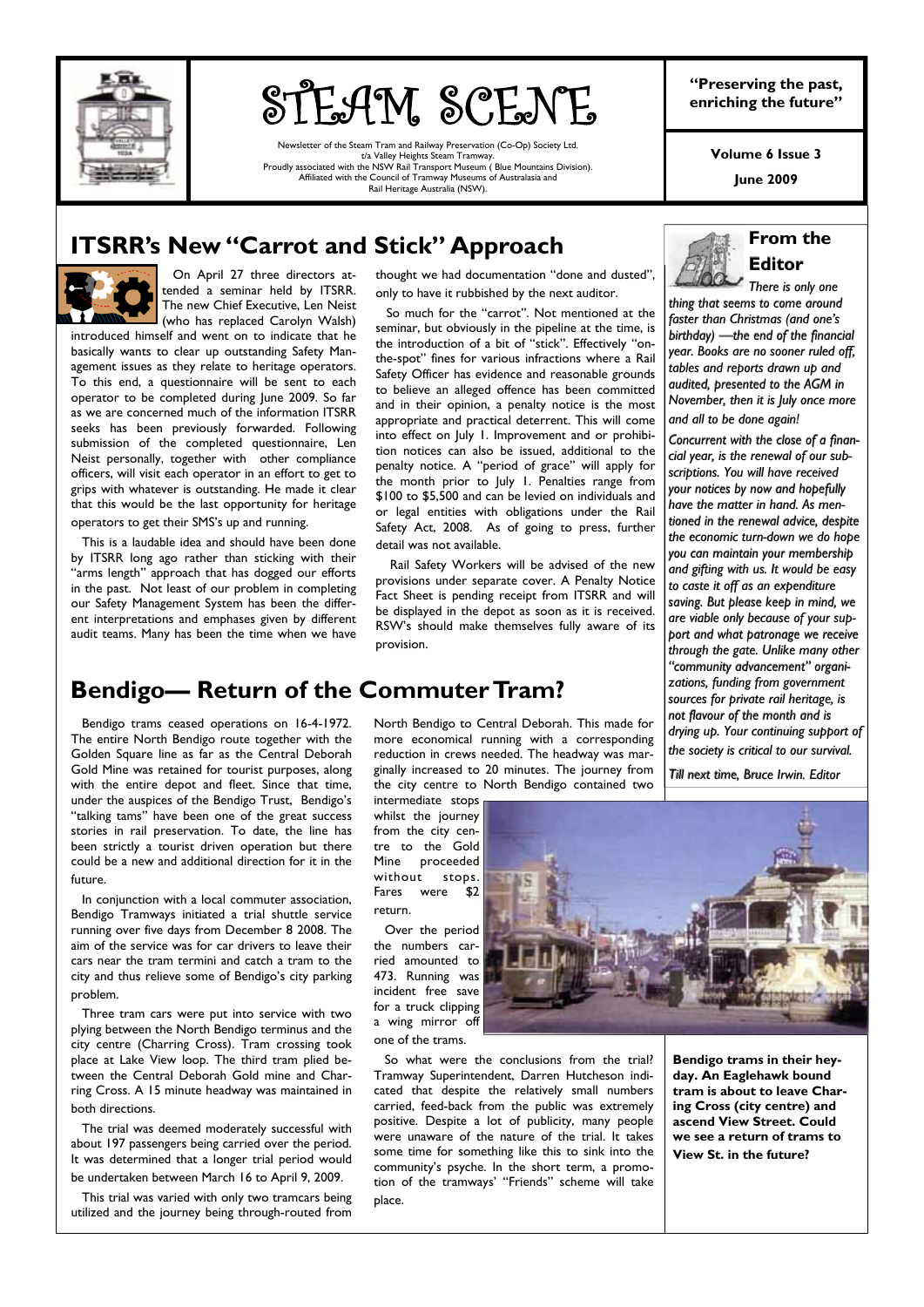

### *Page 2* STEAM SCENE

### **The "Odd-Ball" Steam Tram Motor - the later story of "John Bull"**

*In the February issue of SS, the story was related of member Dr. Bob Tebb's visit to Sydney from UK. The story of the Wilkinson designed experimental steam tram motor "John Bull" was also touched upon and the fact that it now resides back in the U.K. at Crich. Bob has sent the following entertaining story of John Bull's early restoration during the 1980's that culminated in it being driven on the streets of Blackpool in 1985.* 



**Neat and tidy yes, but not a lot of character about poor old "John Bull", compared to the Baldwin type that was used in Sydney. Sweeping along the streets with no visible moving parts, "John Bull" would have been a sight to behold.** 

**John Bull's Early Mysterious History** 

 The story of John Bull ("JB") is clouded in many mysteries. Apparently it was built as a massive but speculative "demonstrator" by Beyer peacock of Manchester, England. Its design was patented as a vertical-boilered geared design of William Wilkinson. It never received a NSW fleet number for the period it was in use though if it had, it would perhaps have been 97. It arrived in Sydney in 1886 and was the last

imported steam motor for a number of years.

 Its vertical boiler contains "Field" tubes and thus raises steam very rapidly but it has poor capacity for sustained steaming. These are more likely reasons for its failures than its oft-quoted one-man operation design.

 For many years, the lack of photographic evidence of "John Bull" in Sydney coupled with the absence of a fleet number, made me wonder if it ever really arrived there! Fortunately, David Burke's researches for his book "Juggernaut" revealed that it had indeed been trialled but *"We have done trying the motor for the present and though she is by no means a success on these roads, Mr. Samuel hopes (with the aid of a 50 pound note) to dispose of her to Mr. Downe without any reduction in price".* This unsuccessful bribe was followed by further mysteries. Its subsequent history in Australia– if it had one (Wollongong is a possibility) - is uncertain. Perhaps it was just hidden away until a suitable ship was available to take it back to England.



Proudly bearing the Union Jack and the Aussie flag, John Bull steams majestically along.

#### **The Beyer-Peacock Shunting Years**

 Being excessively large by normal British steam tram standards, Beyer peacock failed to find a buyer for JB and turned it into their works shunting loco "No.2". In the process it was stripped of its skirts and fitted out with buffer-beams, buffers and drawgear. In this guise, it eventually assumed a certain amount of celebrity status, even being mentioned in Bennett's classic 1927 book "The Chronicles of Boulton's Siding". Mentioned

as an interesting design curio, *"A surviving specimen was stated in 1921 to be still shunting in Beyer Peacock's yard."*  He noted that this type of engine *"...is said to run best when the water tank was quite full, otherwise when running bunker first with a load, the pinion had a tendency to creep up the spur-wheel so as to take the weight off the springs…"* ! This was yet another operational disadvantage, the truth of which we were to discover during the preservation era.

 It can occasionally be glimpsed in "official" photos of new Beyer Peacock locomotives over the next seventy

years or so but apart from being re-boilered to the original design c. 1930, its life was pretty sedentary until withdrawn from service around 1960. By this time Beyer Peacock was on its last legs, building just a few diesels for British Railways. "JB" had by then had its chimney replaced by a stumpy version, lost its dual controls and its Eames brake. A straight steam brake was substituted. Interestingly, its Eames brake was operated, not by a separate lever as in a Baldwin motor but by bringing the regulator back past the "off" position whereby the brake port was opened modern "joystick" control in 1885!

 By the time the Tramway Museum Society in the UK found its site at Crich, the availability of a British steam tram for the collection was minimal. Two narrow-gauge Kitsons were in museums in Hull and Belfast, whilst a Manchester, Bury Rochdale and Oldham "Wilkinson" (in very poor condition) was in the National Collection. One dummy by Thomas Green (believed to be ex-Bradford) survived in Kimberley, South Africa. A Dutch operated Merewether example was a static exhibit in Utrecht. Just one other survived—"John Bull". Thanks to the negotiations by the then TMS chairman, Geoff Hyde, JB was secured for the museum at Crich.

#### **Museum Placement**

 It arrived at Crich on May 19th, 1962, the author as a 14-year old school boy, assisting the craning-off. Having no motive power of any kind at this time, the haulage contractor was prevailed upon to winch-tow this near 15-ton brute up the line to a storage siding, accompanied by the plethora of riding members. Here, it had to stay for a couple of years as the museum still had nothing capable of moving it further. When it arrived, its wheel tyres had been turned to tramway profile but otherwise it was unrestored. It was later noted JB had a slightly bent driving axle. This gave rise to a curious "graunching" noise when in motion (even audible on a BBC record of tram noises) and a rumour that it had fallen into the sea whilst being loaded onto the ship for home! In a further twist, during restoration in the 1980's, we discovered this axle to be stamped "Krupp 1884". This shows that German engineering was perhaps not as good as often claimed and that Britain's Victorian export successes quietly relied on imports from other countries!

#### **Early Museum Operation**

 Eventually a number of steam-experienced members managed to undertake the necessary basic boiler work and have it inspected. By 1965, it finally moved under its own power. Trials were made initially hauling a variety of strange trailers, including Porto mule car 9, Sheffield horse car 15 and Blackpool & Fleetwood electric tram 2. Such haulage put undue strains on these historic passenger cars and such haulage was stopped. Engine only operation however continued intermittently. This state of affairs continued for a number of years. A policy of

"make do and mend" and a succession of so-called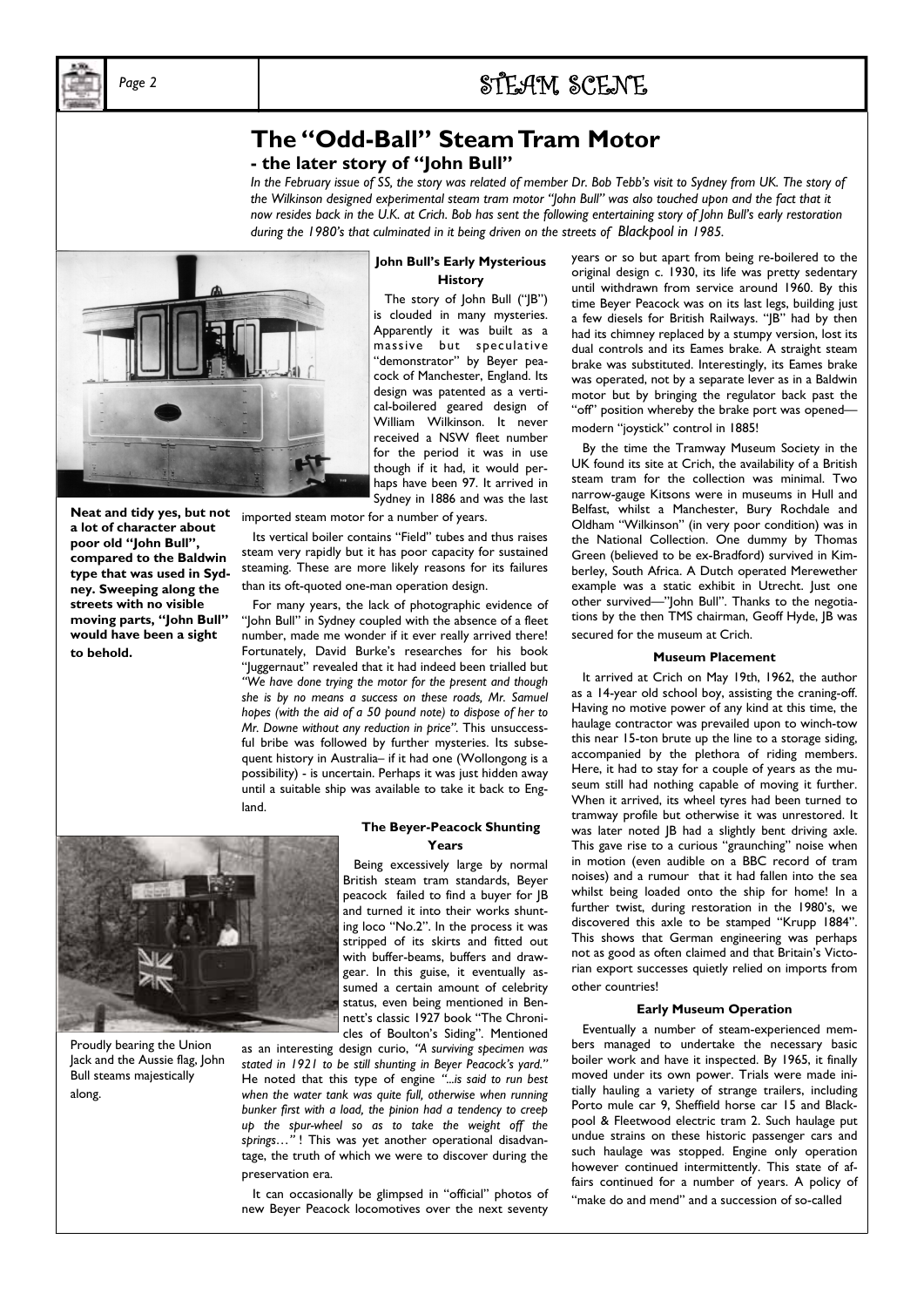### Volume 6 Issue 3 *Page 3*

"experienced" (but of limited staying power) steam volunteers resulted in rare excursions. Some progress was achieved by others, including the fabrication of new "skirts" to hide the wheels. Also removed to safe storage, was the completely life-expired patent "steam-drier". No attempt was made however, by these teams to progress any other cosmetic restoration.

 During a period of heavy unemployment in the UK in the 1970's, a relief scheme known as "job Creation" was set up. This provided "free" labour to progress charitable projects. A number of Crich tramcars were restored by this means, including JB. In retrospect, this "restoration" was more a case of a "dismantle, clean, re-paint and re-assemble" rather than an overhaul job. In the process with Jb, a curious mistake was made during the re-assembly which, unspotted at the time, was to haunt the active steam tram team almost throughout the 1980's!

 What became clear with all these brief operational periods was that steam tram running at Crich did not sit comfortably with that of electric trams. The superb engineering and operational facilities and practices developed at Crich were geared for electric operations not those of steam with all the attendant dirty biproducts and on-the-go maintenance. Being also on the top of a fairly remote hill side, the museum was not well provided for with water supplies. JB could well drain off the entire museum fire-fighting reserves at one filling of its tank!

#### **Centenary Restoration**

 After yet another period of inactivity, the author suggested in 1983 that with <sub>IB's</sub> centenary due in 1985, another attempt should be made to re-activate the loco. As nominated project leader, an approach to the Agent-General for NSW in London produced interest and some money. It was by no means sufficient to restore the motor but certainly enough to "pump-prime" the project. First job was to livery it as a "NSW Government Tramways" loco. A small project team of three people, managed to strip the boiler down for the necessary insurance inspections etc, remake a number of bearings that had become somewhat egg-shaped because of the bent axle, then reassemble the loco.

 This was the time the national coal miners' strike in Britain and getting hold of any coal was difficult. First steaming trials were thus with wood before eventually securing some very smoky household coal. We found JB ran quite well although passengers on open-top double-deck trams in the vicinity had other opinions. Anyway, in the presence of representatives of the NSW Agent-General, on May 19th 1985, the motor was named (re-named?) "John Bull" by Councillor, Stanley Parkinson the Chairman of Blackpool's Transportation Committee. Blackpool had been the first electric street tramway in Britain in 1885, shunning steam in favour of the new-fangled power.

 I must admit to a "cunning plan" here as I had dreamed of a mad venture of celebrating JB's own centenary by running it in Blackpool as part of their own celebrations. An enthusiastic political chairman was the ideal person to make such things happen. This proved to be the case, the excuse being to demonstrate the technology rejected by Blackpool in favour of progress, ("Progress" being the town's motto). Whenever I look at JB today in our jobsworth safety culture, I wonder how we pulled it off in 1985.

We knew we could only steam and run it on the Centenary Day itself (September 29) but Her Majesty's Railways Inspectorate (from whom we had expected some concerns) kindly adopted their then usual prag-

matic approach and merely said, "Don't have more than four persons on the footplate." There were no questions about brakes, driver visibility, wheel profile compatibility etc! Blackpool Transport provided a pilotman for the day but otherwise, it was entirely up to us to insure, fire and operate it, including operating JB in mixed traffic on very busy sections of

urban public highway on a real operational tramway (gulp!).

#### **A Hiccough on the Big Day**

 Of course nothing was going to be that simple and JB had a nasty surprise up its sleeve or rather its clackvalve. One of the studs holding this fitting started weeping steam at an unacceptable rate, just as we were about to make a test run, a couple of hours before the Centenary Parade itself. Taking the decision

to fix the stud or bust, the problem really demonstrated the virtues of a vertical Field boiler. In under two hours we dropped the fire, emptied the boiler of steam and water, removed the stud, made a new one in the tram workshops, fitted the stud, refilled the boiler with cold water, relit the



fire and raised steam again!

#### **The Grand Parade**

 Just in time, steam was raised enabling us to set off from the depot along public streets to the Promenade. One trammy magazine reported *"...and after a quick test of the brake, they were off ."* Like heck there was a test of the brake! With limited boiler pressure, it was "full forward gear, full regulator and trust to the Lord!" We three team members took turns at driving and I felt a somewhat out-of-body experience to a steam driver, waiting at traffic lights for a "green" (the first time ever in Britain). As you might imagine, we stuffed everything flammable we could find into the firebox when raising steam for the second time. We never put another lump of fuel (smokeless, supplied free from a local Derbyshire producer) on the fire for the whole two hours or so we were out on the road. We were the twentieth and last vehicle in the fabulous Grand Procession which included six Crich museum electric trams.

**An enormous crowd of well-wishers for the Centenary Grand Parade. John Bull to the left.** 

**no queries about brake sufficiency, prfile com-**

**patibility etc.** 

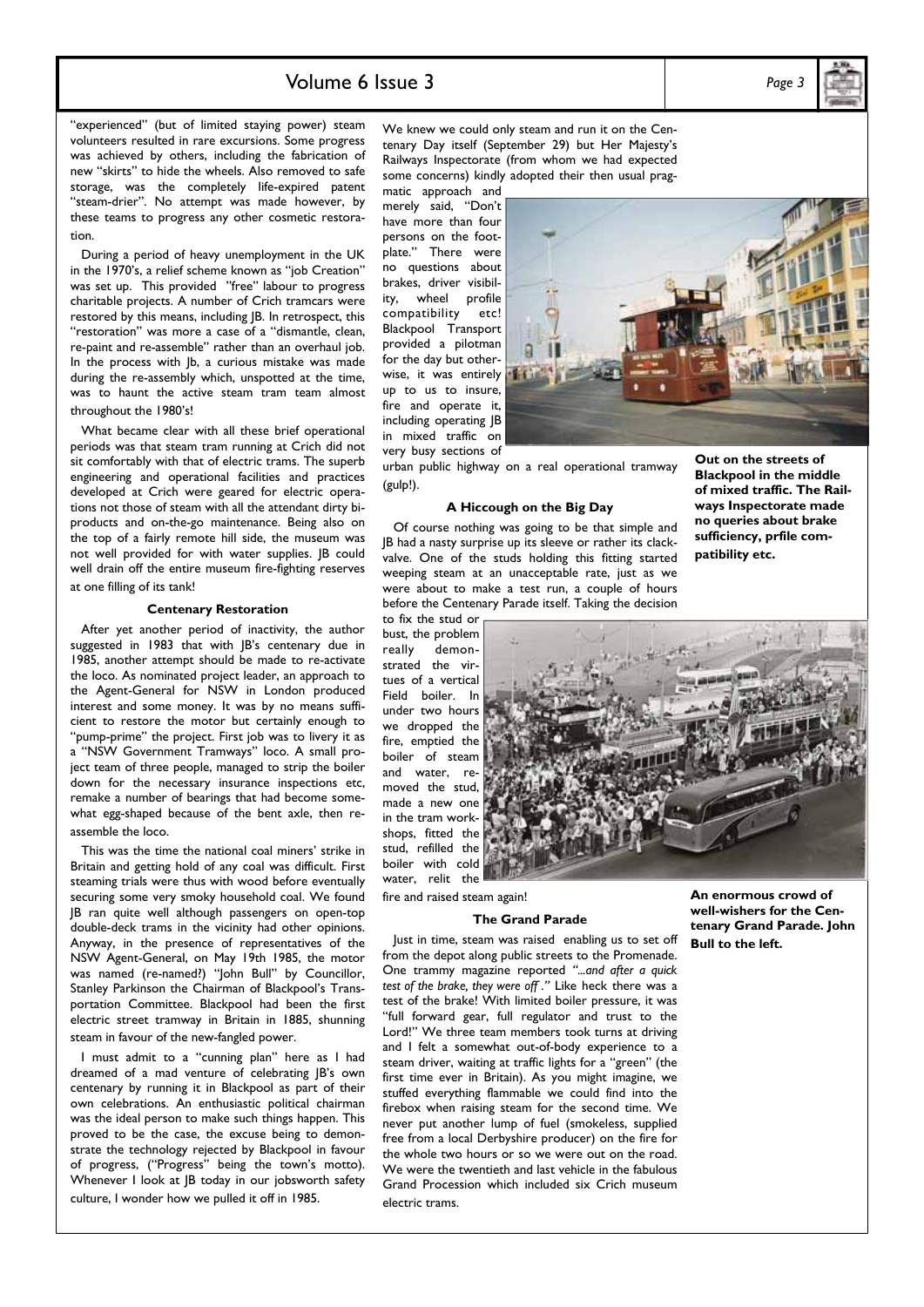

*Page 4* 

## Steam Scene

A crowd of 200,000 folk watched the event. To say driving JB was an exhausting event would be an understatement.

 Back in the depot yard we gave all the Blackpool tramway staff who had helped in our crisis, a drive. We then prepared JB for its return to Crich. The Centenary was well and truly celebrated, now we could concentrate on making JB go properly and restore it to 1885 tramway condition.

#### **Serious Restoration**

 One of the first jobs was to run a series of load test to find out what exactly JB could pull, given its Sydney reputation. Actually, it could pull quite a lot. This was

the answer arrived at, on the museum's short one mile line. The loco however, simply refused to operate with short cut-off. At this, it turned into "bucking-bronco".

 We studied the mechanism, we towed it around with a shunting loco, watching the motion carefully-still we remained baffled. Finally enlightenment!



**A glorious day was had in 1989, hauling a restored ex-Dundee steam tram trailer around the closed museum, with John Bull in the lead.** 

*"I can reassure you, NSWGT got it right in 1886 when it rejected John Bull."* 

The Job Creation scheme restoration had reassembled the valve gear as they expected for a British **steam tram**; the firebox and the driving controls are at the front and the vertical cylinders are at the back. The loco had however, been built by a railway builder who regarded the cylinders as rightly belonging in the front, with the firebox and driving controls at the rear. So what? You may ask! Well "left" and "right" swap over in these scenarios. When we moved all the valve gear stamped "L" from the left side of it as a "tram" to the left side of it as a "railway loco" and "ditto" with the "R" bits, everything worked properly!

 By 1989, a separate restoration project had restored the body of a Dundee double-deck steam tram trailer. This was mounted on un-braked but otherwise correct-patterned ex-cable tram bogies. We thus had a glorious day (with the museum closed) on April 10, running Jb with a proper trailer at last. That was most satisfying. Some trips I drove wearing a STARPS Tshirt, with elder son Peter, acting as conductor, wielding a genuine contemporary "Kay's fare-box"!

#### **A Bolt that Changed Everything**

 Further tinkering continued until one day in 1989, a simple spring-hanger bolt sheared. Now unfortunately, we reckon Messrs. Beyer and Peacock (and their pals) must have started with that particular bolt and built the rest of the motor around it because, there was no way, other than by reversing this process in its entirety, that we could change it.

 Restoration standards now at Crich are that this could only be contemplated, if a full re-build to current standards was undertaken at the same time. Cursing the old components frequently as we had over the last five years, it became progressively clear that, virtually everything on Jb was genuine 1885 vintage. This was excepting the boiler. Even this though, was made to original drawings. Likewise flanges for

long-lost tramway bits. With such a restoration policy in place, the archeological value of John Bull would be destroyed.

 The workshop programme was also committed for some years and so reluctantly, Jb had to become a fine static exhibit with a Dundee trailer in the museum's exhibition hall, whilst options were thought through.

#### **A Windfall—Another Wilkinson!**

 Then around 2000 came a bombshell; good for the museum but perhaps less so for John Bull. Almost unbelievably, Crich was offered the now dismantled but genuine ex-Manchester British operated Wilkinson steam tram motor from the National Collection FREE *"...on ten pallets.."!!* IF WE WANTED IT ! (Would the cat like a goldfish?!) The incomplete kit of parts, many in heavily re-built condition, can one day be restored to give us a workable, genuine British steam tram motor of proper size and scale. In the mean time, JB can be carefully conserved as the archeological Victorian masterpiece it is.

#### **John Bull v. Baldwin**

 So sadly, for you folks in Oz, this windfall means that JB will probably never run again. You will not get the opportunity to properly compare it operationally with a Baldwin motor. Uniquely—and thanks to STARPS—I *have* had that privilege and I can reassure you that the NSWGT got it right in 1886 by rejecting John Bull. It is quite suitable perambulating along twisting and congested narrow streets, frequently stopping, using a single trailer car. It was well and truly out of its depth for the longer runs with fewer stops and multiple passenger trailers, the likes of which ran in Sydney. *(Thank you Bob, for a delightful story, update and photos on the history of John Bull. Ed.)* 

#### **ooo0ooo**

#### *John Bull's Creation and Sydney Experience*

#### *(From "In and Around Sydney With the Steam Tram", Book 1"*

*"John Bull" as it was later named, arrived on approval from England in 1886. It was manufactured by Beyer Peacock and Co. of Manchester and was their No. 2464 of 1884. This was one of a type built by them under licence from William Wilkinson, an engineer who had a small foundry at Wigan. In 1881, Wilkinson built a small engine for the local tramway company. This engine had a vertical boiler and two vertical cylinders that drove the four coupled wheels through spur gears. This engine attracted much attention and soon orders for its type flooded the patentee, so much so, that contracts were let to such firms as Thomas Green and Son, Black Hawthorn and Co. and Beyer Peacock.* 

 *The Sydney motor had 7in X 10in (approx.) cylinders and the gear ratio about 2½ to 1. The boiler was about 3ft. 6in in diameter and about 6ft high. The wheels were 2ft 6in diameter on a wheel base of 5ft 6in. These engines were also enclosed by a cab. In spite of the flare of popularity in England, after about a week's trial on the Redfern Station line, this engine was found to be totally unsuited for Sydney tramways. Apparently among its disabilities was the great fuel consumption, it being said that it burned four times the quantity of coke that a Baldwin used. This could however, be attributed to lack of knowledge and experience of this unusual type of tram*  engine, rather than a fault in design. It is believed that it *was eventually returned to Beyer Peacock, after a period of service on the Wollongong-Clifton railway.*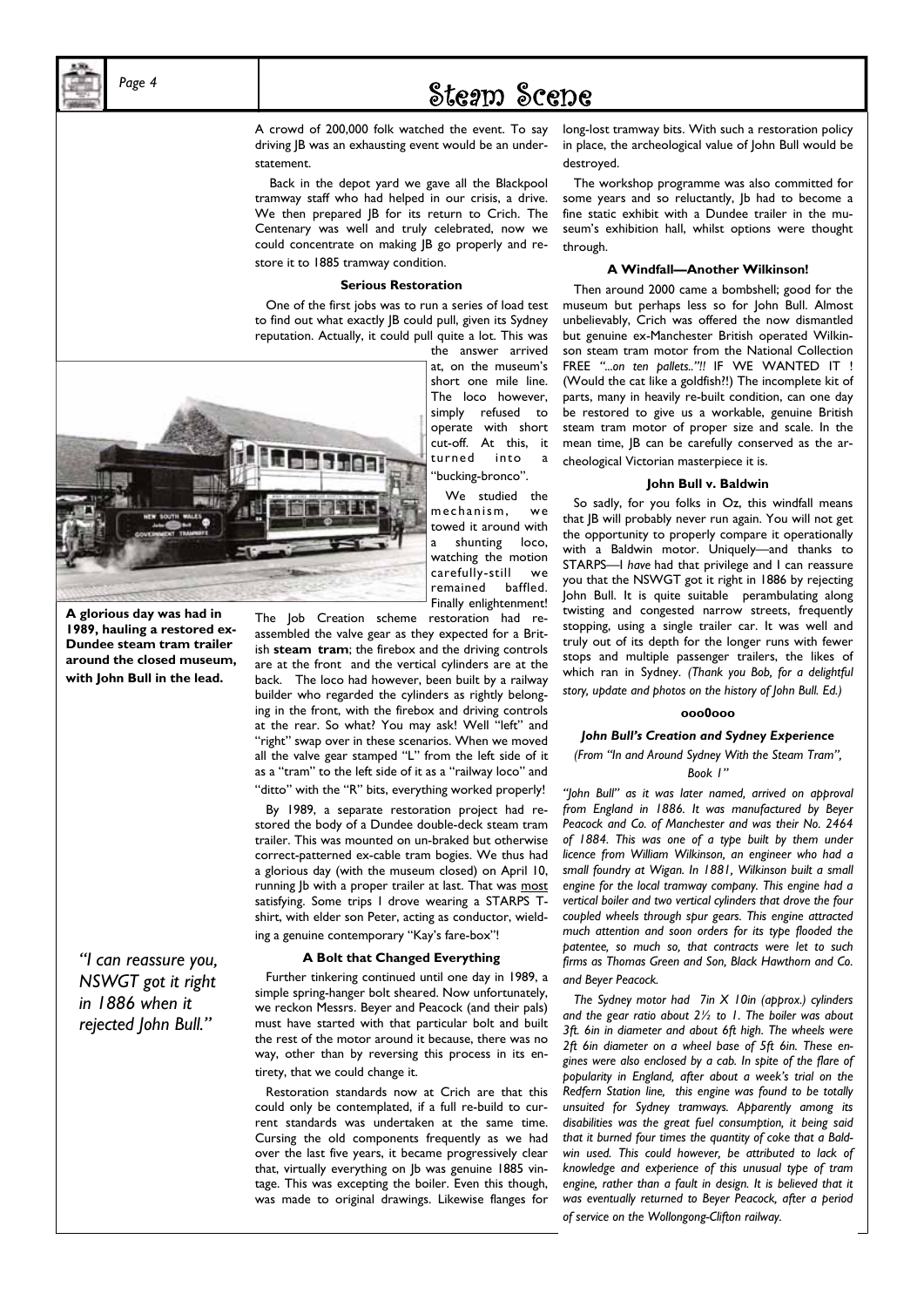### Volume 6 Issue 3 *Page 5*

**Australian Train Robberies of the 1930's (Part 3)** 

We perhaps think of trains being robbed as something belonging to the era of Jesse James and the Wild West. The thing *that has surprised me in researching these stories, is the number of robberies that have occurred over time on Australia's railways. This is the last in the series on this subject. Although other robberies did occur on Australian railways prior to and after the 1930's, those that have been covered give a broad idea of the extent and audacity involved that were the hallmark of these sorts of crimes. Indeed, there is material a-plenty to write a book on the subject! This time we go to Queensland where we check out the robbery of a mail train near Duchess in Queensland in1938.* 

 On August 26, 1938, bank clerks at the Townsville branch of the Bank of New South Wales, parceled-up £3,000. The consignment was for the bank in Mount Isa, to be paid as wages for local miners. In parceling the money, the numbers of the notes were recorded and the money placed in the safe, awaiting transit. Following this, on August 29, the money in packages was taken to the Post Office, registered placed in a small bag and placed inside the normal mail bag for Mount Isa. A contractor took the mail to the railway station and transferred it to railway officials all signed and sealed.

 William Owen Barclay, the Acting Postmaster at Mount Isa, went to the station at 8 am on the morning of August 31 and proceeded to the mail van of the train. On examining the two mail bags for Mount Isa, he found that both had been interfered with and the registered mail from each was missing. He subsequently handed the bags to the Mount Isa police. They had been loosely tied with non-standard string. Somewhere, between Townsville and Mount Isa, the registered mail, including the pay-roll had been taken from two standard bags out of a total of sixteen bags.

 Local police immediately set about an investigation. The railway locks on the mail van were intact at Cloncurry but by the time the train had arrived at Mount Isa, one of the locks had been wrenched off and a strange lock substituted. With fourteen other mail bags left untouched and the thieves obviously having knowledge of mail handling and transit arrangements, the robbery had all the hallmarks of an "inside" job. Details of the numbers of the stolen money were quickly circulated to all police stations and to major business houses, banks and hotels. Despite local investigations, two detectives were sent by air to Cloncurry, their arrival being reported on September 5.

 They proceeded by train from Cloncurry to Mount Isa. On September 10, the newspapers reported that the detectives had made "considerable progress" and confirmed that the robbery had taken place between Cloncurry and Duchess. On the 14th, reports state that they had narrowed their enquiries down to a "narrow field" concentrating between Duchess and Mount Isa. By the 16th, it was reported that Francis Walsh (42) a guard, had been charged with the robbery at Cloncurry Police Court and bailed.

 As the evidence unfolded, circumstances pointed towards Walsh, even though none of the missing money had been recovered. At Duchess, Walsh handed over to guard Smith. In evidence, Smith stated that Walsh had deliberately prevented him from entering the mail van at Duchess. Never-theless, Walsh handed over the keys to the van. Under cross examination, Smith admitted that there was nothing to prevent him entering the van at that stage. He also admitted he was not suggesting that Walsh would have used violence to prevent him

between Duchess and Mount Isa) he had unsuccessfully searched the train for a "train jumper". On the train's arrival at Mount Isa, it was met by railway staff and police but nothing further of the alleged "train jumper" was evidenced. The robbery that had occurred in transit however, was not known of at this stage.

**(Above) Duchess railway stn as it was in 1910, re-**

Questioned about

certain string that was found in Walsh's kit (and found tied around the two mail bags), Detective Lloyd admitted that string of that type could be picked up at any railway station where there was not a Post Office. Indeed, a postal official later stated that such string had been used to tie-up loose letters at Townsville Post Office, that were en route for the mail train. Lloyd admitted he had not enquired about the possibility of other railway-men having similar string in their possession.

 In evidence that could be construed against Walsh, he admitted that he intended going to Melbourne with two other friends. In later evidence Walsh stated that in a report he made, Driver Hides had gone sick at Devencourt (between Cloncurry and Duchess) and went back to the guard's van. Walsh then took his place on the engine. This report, he later amended to the extent that he said he had joined the engine at Cloncurry. This vacation of his post, gave opportunity for the thieves to enter the mail van un-detected.

Despite the plethora of witnesses for the prosecution

(and only one for the defense), on October 5, Walsh was discharged due to insufficient evidence. The evidence pointing **Mount Isa** towards him was entirely circumstantial. Thereafter the case melted from public view and went into obscurity until 2004.

 A current Rail-Page web site entry discloses: "*deathbed confession has reopened a 66-year-old unsolved train robbery which had become folklore in* 

*north-west Queensland. Tongues were wagging in Mount Isa yesterday when police revealed they were investigating that a "well known" local had confessed to committing the Duchess payroll robbery in 1938.* 

*(Continued on page 6)* 







**Map showing the section of line between Cloncurry and Mt. Isa. Devoncourt, Duchess and Rifle Creek are ringed.** *(Courtesy Hema maps.)*